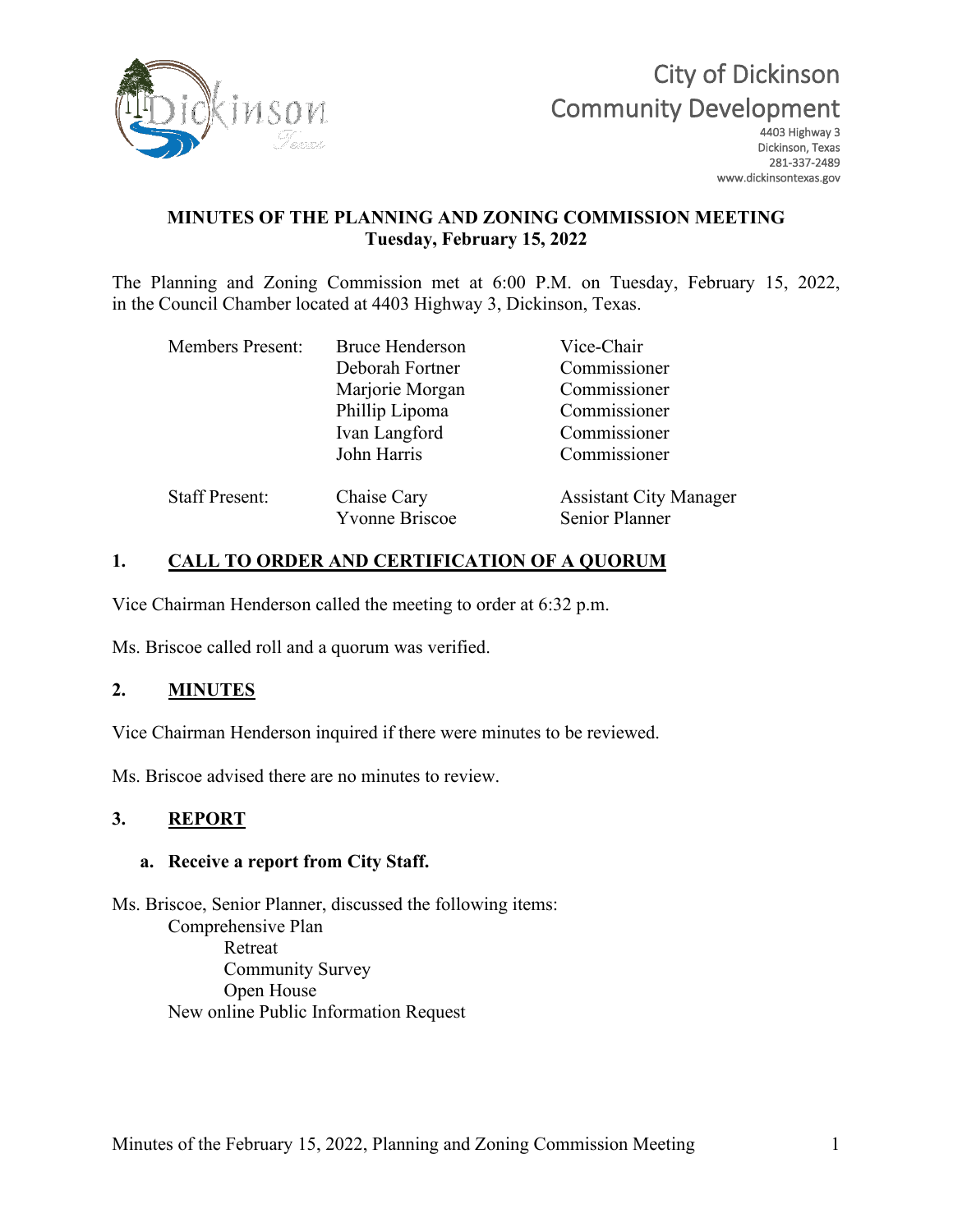## **4. DISCUSSION**

Vice Chairman Henderson requested to move discussion items to the end of the meeting.

Commissioners Fortner, Harris, Langford, Lipoma, and Morgan agreed.

#### **5. PUBLIC HEARING AND ACTION ITEMS FROM PUBLIC HEARINGS**

- **a. Conduct a public hearing concerning a request for a proposed Specific Use Permit for a Gameroom for approx. 0.561 acres, located at 3719 Highway 3, and legally described as Abstract 19 Perry & Austin A Tract 130X188 out of Northwestern Corner of Lot 153 Addition D Dickinson Restaurant.**
	- **Staff Presentation**
	- **Applicants Presentation**
	- **Public Comments**
	- **Applicants Rebuttal**
	- **Adjourn Public Hearing**

Ms. Briscoe advised the application has been withdrawn.

**b. Consider making a recommendation concerning a request for a proposed Specific Use Permit for a Gameroom for approx. 0.561 acres, located at 3719 Highway 3, and legally described as Abstract 19 Perry & Austin A Tract 130X188 out of Northwestern Corner of Lot 153 Addition D Dickinson Restaurant.**

Ms. Briscoe advised the application has been withdrawn.

- **c. Conduct a public hearing concerning a request to amend the official zoning map from Conventional Residential ("CR") zoning district to a Planned Development ("PD") zoning district for approx. 45.762 acres, generally located north of Hughes Road, east of Camp Allen Street, and legally described as 9.444 acres out of Abstract 11 Page 1 Lot A & Part of Lots B thru D (1-1) Interurban Gardens and 36.318 acres out of Abstract 11 A Farmer Survey Tract 1-1.**
	- **Staff Presentation**
	- **Applicants Presentation**
	- **Public Comments**
	- **Applicants Rebuttal**
	- **Adjourn Public Hearing**

Ms. Briscoe summarized the item.

Mr. Daniel Blanco, representing the developer, summarized the proposed development.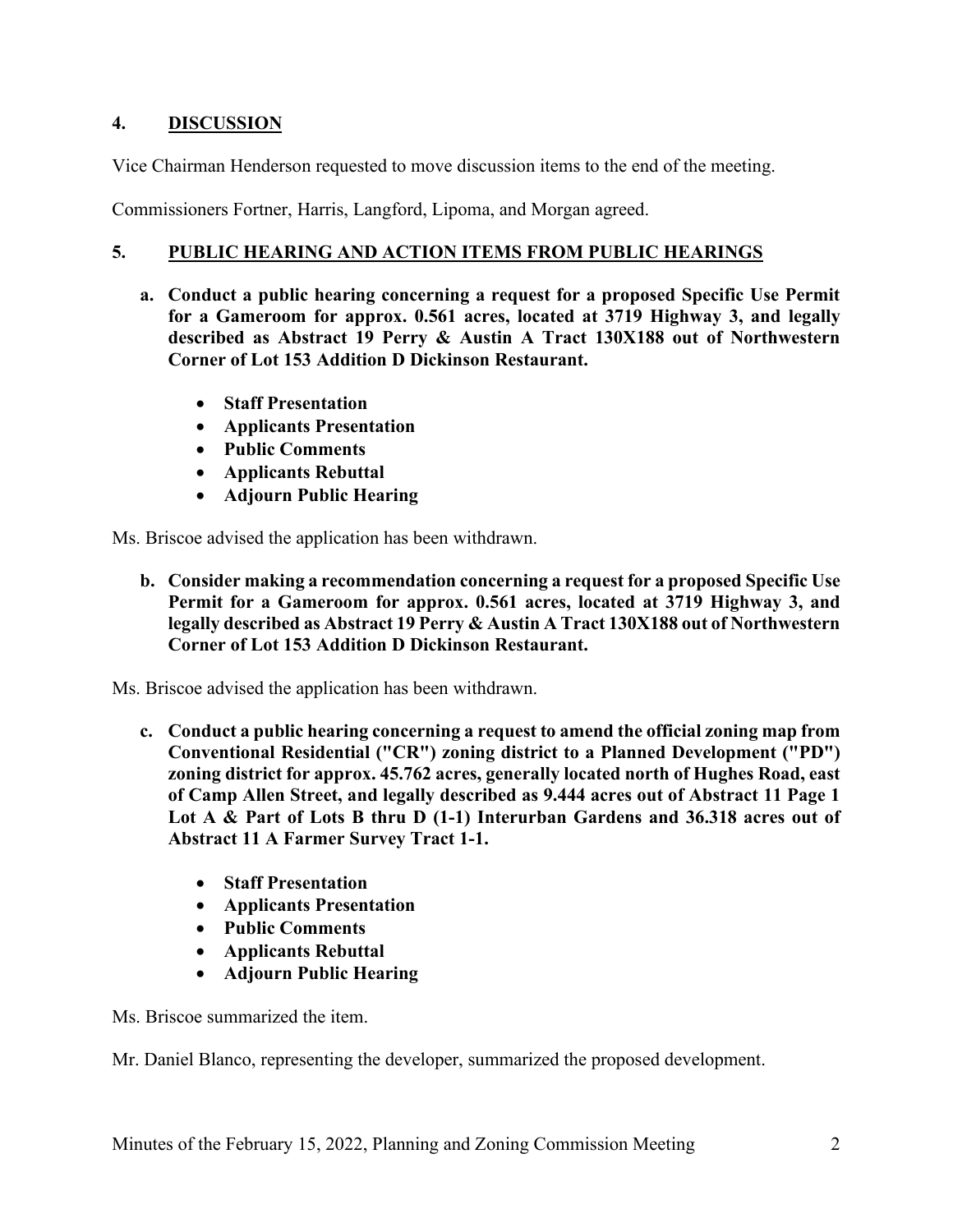Vice Chairman Henderson read the public hearing procedures.

George Ronan deferred to Claudette Ronan. Mrs. Ronan inquired where will guests park in the proposed development, if the property would be fenced, if the only drainage would be the ditch that has been there all along, and if the property being built up six feet.

Mr. Bert Schroeder stated concerns that the proposed development does not include detention. He inquired if the Commission is aware that part of the drainage ditch is in the national wetlands inventory. Mr. Schroeder inquired if any tax incentives or abatements are being offered to the developer, how much fill is going to be brought in, and if the property will be raised three to five feet how will the development protect the abutting properties, with the suggestion of a possible a retaining wall. Mr. Schroeder also indicated that it has not been 30 days since the application was submitted.

Mr. Sherman Beufneaux stated concerns regarding drainage. Stating nothing on the plan had any illustrations of a retention pond. He desired for detention be included in the plan and requests a minimum requirement of twenty percent and to not permit detention to be counted towards green space. Mr. Beufneaux also has concerns of traffic on Hughes Road; there is a need to widen Hughes Road to accommodate the increase of residents. He sees the need to activate the bayou but wants to be careful not to stress the bayou. He cautioned the Commission to look at the proposed development closely. While there is a need for a public park, the Commission needs to look at the fine print of the development proposal.

Ronnie Bimmer declined to speak.

Mr. Harold Dorbin has concerns of wildlife in the area; bald eagles, white tail hawks, and birds of prey all need to be protected. In addition to previously stated concerns regarding drainage, Mr. Dorbin inquired about fertilizing yards and killing fish in the bayou. He feels the concentration of run off into the bayou needs to be considered. He would like to see a required environmental impact study as he feles to proceed without one up front would be irresponsible. Lastly, Mr. Dorbin would like trees to be preserved as they are a habitat for the birds.

Councilman Wally Deats stated this public hearing is strictly over a zoning change to determine if it is even feasible for a developer to move forward with his plan. All of the studies have yet to be done and approved by the city and the boards. Zoning needs to be determined as the first step. The developer is demonstrating his due diligence. Councilman Deats supports this development. He is going to be a good steward and would encourage a vote for the zoning change.

George and Sis Ronan declined to speak.

George Johnson declined to speak.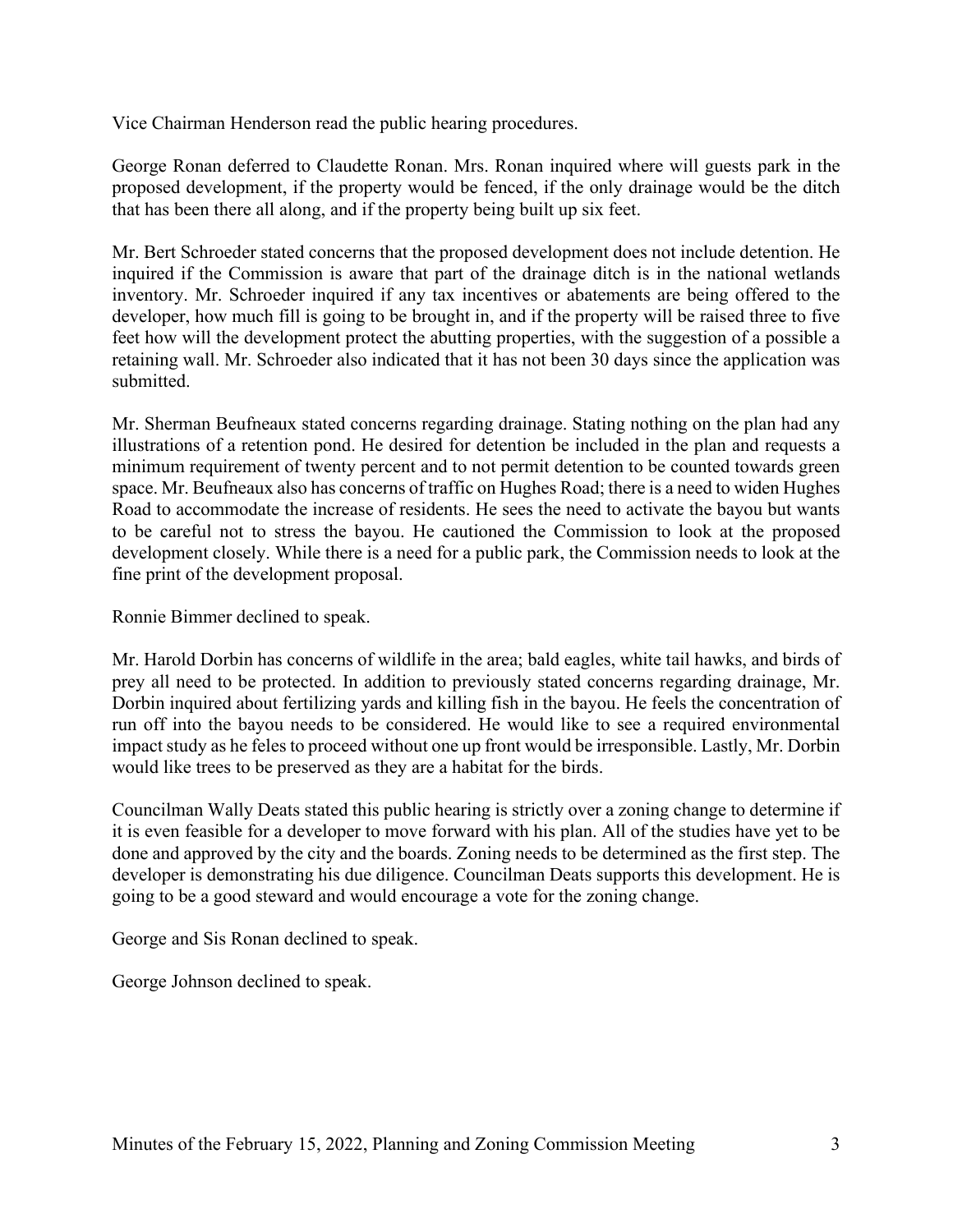Mr. Tom Tyler is a resident who lives right on the proposed park. He feels residents of the existing neighborhood does not want the type of neighbors be proposed; residents of the proposed development would not be homeowners and will not come and stay in the city. The development will cause additional traffic and drainage issues. Mr. Tom Tyler feels zoning exists to protect residents and request the Commission to keep the zoning as is.

Mr. Chad Worcester is concerned that Bayou Chantilly is already having an issue with traffic due to construction on I-45. The roads are currently in poor condition with some potholes five feet long. He thinks the proposed density for this development is worrisome. Mr. Worcester stated Bayou Chantilly currently floods when there is heavy rain for approximately two hours. He is concerned if nothing is done, flooding will continue and get worse in the area. He understands we need development but does not think this is the type of development needed. Mr. Worcester indicated the area in the proposed development indicated for a park is constantly flooded; it is a drainage creek and dips down after that ditch and is constantly underwater. He is concerned this area is part of the development's retention plan and will have a detrimental effect on the surrounding properties.

Mr. Hal Polek asks if anyone in the meeting knows the name Church Village. He wants to have assurances that this will not turn into government housing. He inquired if boats and jet skis will be permitted as parr of this development. Mr. Polek stated he is not against development but wants to make sure development is done right. He questions if the proposed development is really in our best interest.

Maria Warrelm declined to speak.

Mr. Travis Newport feels a lot of the people are at the meeting because they are scared. Many of the residents' homes flooded, even the developers house flooded. The most important issues the Commission is going to look at will probably happen later. He requests assurance that the proposed development will mitigate flooding to gain surrounding properties owner's support. He knows the property will get developed in the future and wants to know development will not have a negative impact on flooding.

Tony Esquivel declined to speak.

Vernon Bates declined to speak.

Brian Been declined to speak.

There being no one else signed up to speak, Vice Chairman Henderson asked if anyone else wanted to speak that had not previously signed up.

Mr. Bobby Murphy ask that the Commission consider the long-term effects of this housing development. His concerns are that the proposal is for single family apartments, which may have a transitional population base. He has no intention of going anywhere and would like the same from others around him.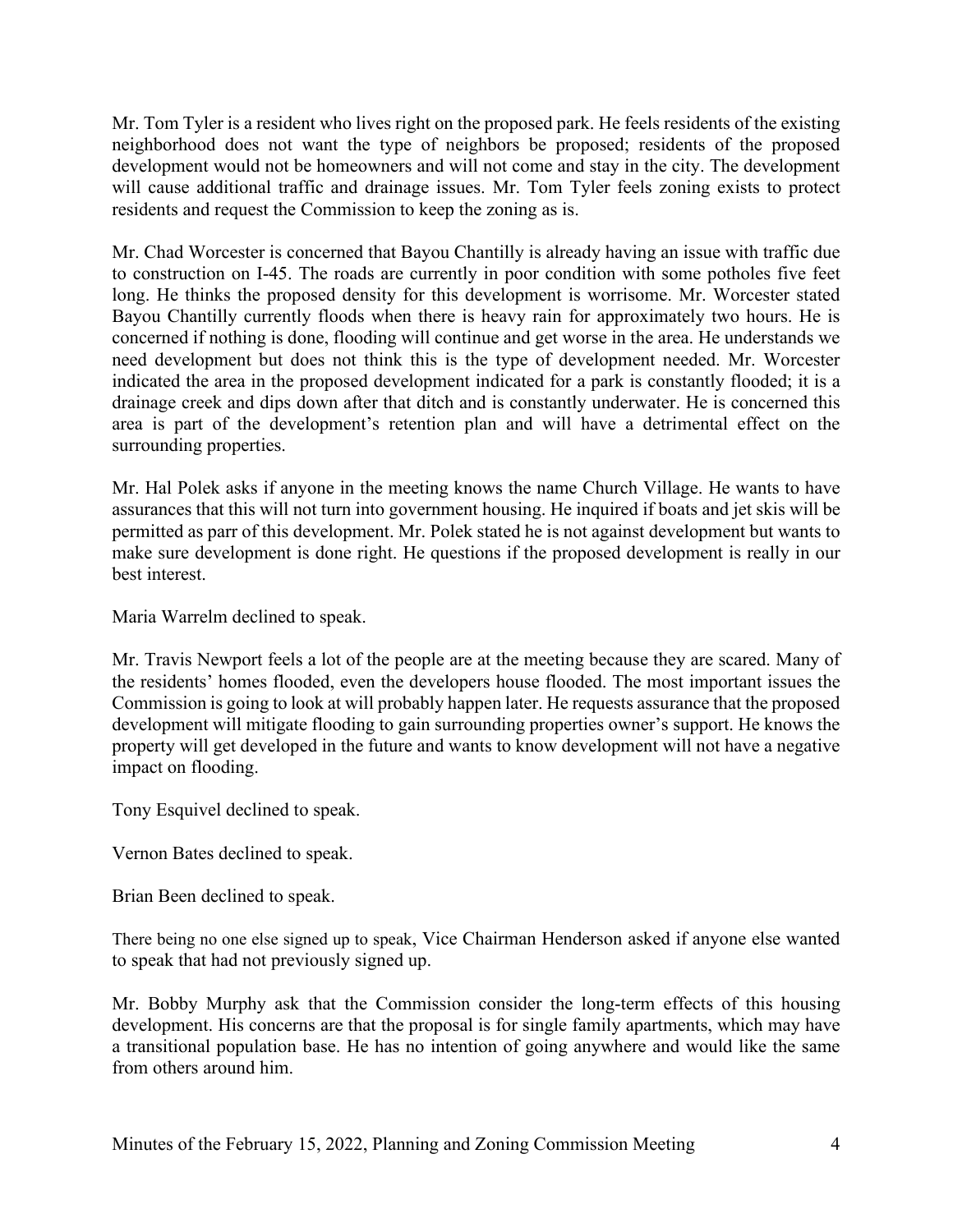Mr. Stan Ledbetter stated that as a homeowner when he moved to Dickinson, he was comforted by single family residential zoning. He is concerned that high density changes the ethos of the community and those of us who bought in this zoning expected it to remain.

Mr. Daniel Blanco, representing the developer, responded to the citizen concerns the proposed development.

There being no one else desiring to speak, Vice Chairman Bruce Henderson closed the public hearing at 7:35 P.M.

**d. Consider making a recommendation concerning a request to amend the official zoning map from Conventional Residential ("CR") zoning district to a Planned Development ("PD") zoning district for approx. 45.762 acres, generally located north of Hughes Road, east of Camp Allen Street, and legally described as 9.444 acres out of Abstract 11 Page 1 Lot A & Part of Lots B thru D (1-1) Interurban Gardens and 36.318 acres out of Abstract 11 A Farmer Survey Tract 1-1.**

Commissioner Langford stated he does not support the rezoning request.

Commissioner Fortner asked if there was an option to make the development for purchase versus to rent.

Mr. Daniel Blanco, representing the developer, responded that the proposed development is a for rent product that includes amenities, maintenance and to maintain integrity. If developed as individual homes, there are no codes that restrict rentals.

Commissioner Harris stated he is sensitive to flooding.

Commissioner Langford inquired if the developer retained the city engineer for their project would be a conflict of interest.

Mr. Daniel Blanco, representing the developer, responded the engineering firm was chosen due to their extensive experience and strength in the coastal climate. When plans are reviewed, the City would require a 3rd party reviewer/ consultant.

Commissioner Langford questioned if this was in the city's best interest.

Vice Chairman Henderson stated that Dickinson has no home inventory. There is a high demand for housing. For this reason, he supports the request to rezone. The subject property was purchased by the EDC and has been an albatross around the cities neck ever since. It is a difficult property to develop. Conventional residential zoning would allow construction of individual houses but would result in maximum bed count and low-quality development. Vice Chairman Henderson stated he believes the property has been zoned incorrectly.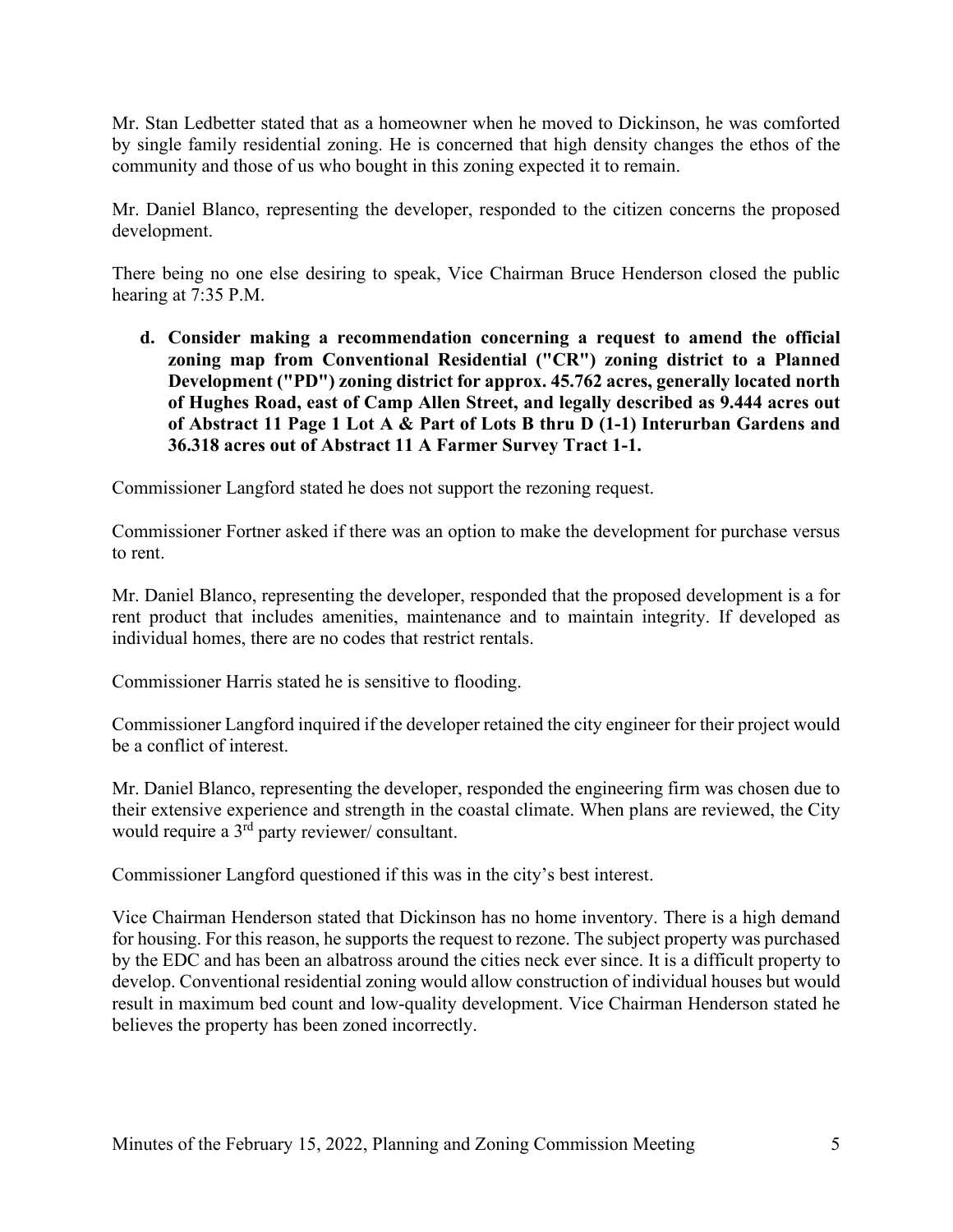Commissioner Langford motioned to deny the rezoning, seconded by Commissioner Harris. Motion **FAILED** with Vice Chairman Henderson, Commissioner Fortner, Commissioner Lipoma, and Commissioner Morgan opposed.

Commissioner Lipoma motioned to approve the rezoning, seconded by Vice Chairman Henderson. Motion **PASSED** with Commissioner Langford and Commissioner Harris opposed.

Vice Chairman Henderson called a fifteen (15) minute recess.

Commissioners Langford left the meeting.

Vice Chairman Henderson reconvened the meeting.

## **4. DISCUSSION**

#### **a. Discuss and consider approving a standard meeting date and time for future Planning and Zoning Commission meetings.**

Ms. Briscoe summarized the item.

Vice Chairman Henderson motioned to have standard Planning and Zoning Commission meetings on the Second Tuesday each month at 6:30 P.M., seconded by Commissioner Morgan. Motion **PASSED** unanimously.

#### **b. Receive training on Zoning Amendments.**

Ms. Briscoe presented information concerning Zoning Amendments and provided training.

Commissioners inquired on notice distance requirements and sign size.

Ms. Briscoe responded the 200-foot distance requirement, sign size, and information required for notices are determined by City and State codes. These codes could be amended in future Code revisions. The City is planning a future Code analysis and revision.

Commissioners recommended changes to the notice requirements be made to the code.

Commissioner Fortner request to be notified when a code amendment committee is established and expressed interest in serving on this committee.